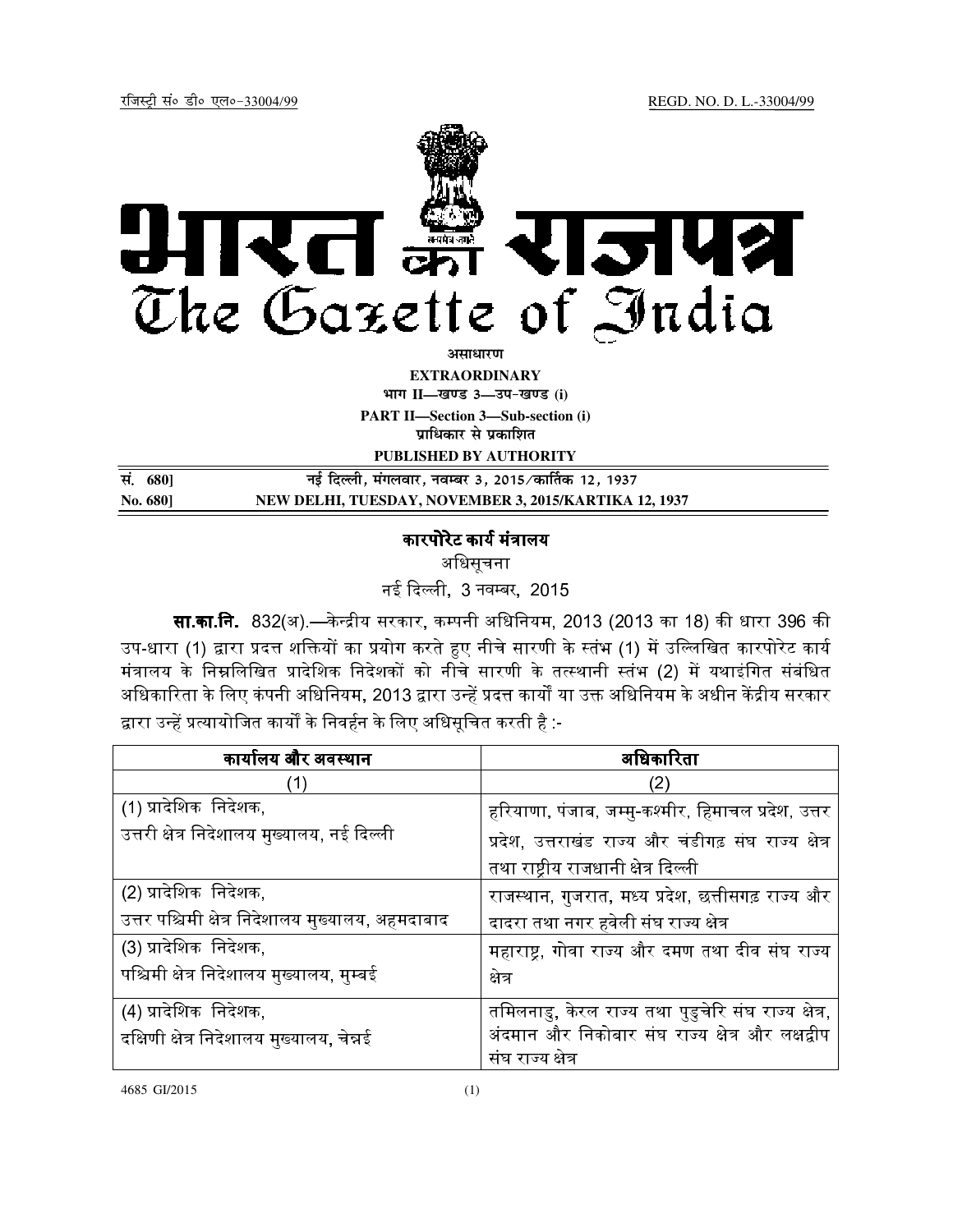| (5) प्रादेशिक निदेशक,                            | पश्चिमी बंगाल, बिहार, झारखंड, ओड़ीशा राज्य     |
|--------------------------------------------------|------------------------------------------------|
| पूर्वी क्षेत्र निदेशालय मुख्यालय, कोलकाता        |                                                |
| (6) प्रादेशिक निदेशक,                            | मेघालय, असम, अरुणाचल प्रदेश, नागालैंड, मिजोरम, |
| पूर्वोत्तर क्षेत्र निदेशालय मुख्यालय, शिलांग     | मणिपुर और त्रिपुरा राज्य                       |
| (7) प्रादेशिक  निदेशक,                           | कर्णाटक और आन्ध्र प्रदेश राज्य                 |
| दक्षिण पूर्व क्षेत्र निदेशालय मुख्यालय, हैदराबाद |                                                |

2. सारणी के स्तंभ (1) में विनिर्दिष्ट प्रादेशिक निदेशक कंपनी अधिनियम, 1956 के अधीन उन्हें प्रदत्त कार्य या उक्त अधिनियम के ऐसे उपबंधों, जो अभी प्रवृत्त हैं, के संबंध में उक्त अधिनियम के अधीन प्रत्यायोजित जारी करते रहेंगे।

3. यह अधिसूचना राजपत्र में प्रकाशन की तारीख को प्रवृत्त होगी।

[फा. सं. 1/16/2013-सीएल-V]

अमरदीप सिंह भाटिया, संयुक्त सचिव

## **MINISTRY OF CORPORATE AFFAIRS NOTIFICATION**

New Delhi, the 3rd November, 2015

**G. S. R. 832(E).—** In exercise of the powers conferred by sub-section (1) of Section 396 of the Companies Act, 2013 (18 of 2013), the Central Government hereby notifies following Regional Directors in the Ministry of Corporate Affairs mentioned in column (1) of the Table below to discharge the functions conferred upon them by the Companies Act, 2013 or delegated to them by the Central Government under that Act for the respective jurisdiction as indicated in the corresponding column (2) of the Table below:-

| <b>Office and location</b>                                                             | <b>Jurisdiction</b>                                                                                                                                                        |
|----------------------------------------------------------------------------------------|----------------------------------------------------------------------------------------------------------------------------------------------------------------------------|
|                                                                                        |                                                                                                                                                                            |
| (1)                                                                                    | (2)                                                                                                                                                                        |
| (1)<br>Regional<br>Director, North<br>Region<br>Directorate, Headquarter at New Delhi. | States of Haryana, Punjab, Jammu and Kashmir, Himachal<br>Pradesh, Uttar Pradesh, Uttrakhand and Union Territory of<br>Chandigarh and National Capital Territory of Delhi. |
| (2) Regional Director, North Western Region<br>Directorate, Headquarter at Ahmedabad.  | States of Rajasthan, Gujarat, Madhya Pradesh, Chattisgarh<br>and Union Territory of Dadra and Nagar Haveli.                                                                |
| Regional Director, Western<br>(3)<br>Region<br>Directorate, Headquarter at Mumbai.     | States of Maharashtra, Goa and Union Territory of Daman<br>and Diu.                                                                                                        |
| Region<br>Regional Director, Southern<br>(4)<br>Directorate, Headquarter at Chennai.   | States of Tamil Nadu, Kerala and Union Territory of<br>Puducherry, Union Territory of Andaman and Nicobar<br>Islands and Union Territory of Lakshadweep.                   |
| (5)<br>Regional Director, Eastern<br>Region<br>Directorate, Headquarter at Kolkata.    | States of West Bengal, Bihar, Jharkhand, Orissa.                                                                                                                           |
| (6) Regional Director, North Eastern Region<br>Directorate, Headquarter at Shillong.   | States of Meghalaya, Assam, Arunachal Pradesh, Nagaland,<br>Mizoram, Manipur and Tripura.                                                                                  |
| (7) Regional Director, South East Region<br>Directorate, Headquarter at Hyderabad.     | States of Karnataka and Andhra Pradesh.                                                                                                                                    |